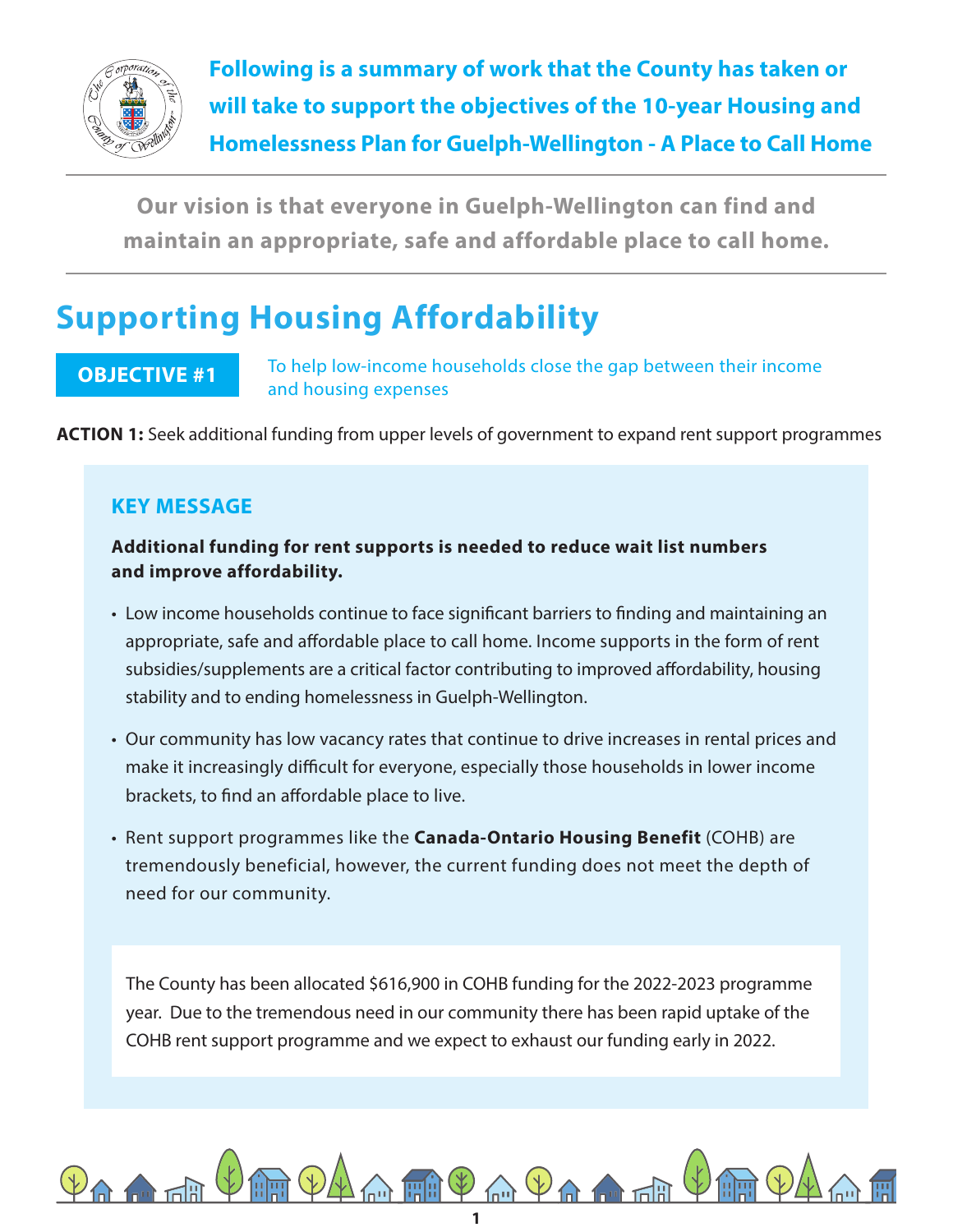**ACTION 2:** Engage upper levels of government to extend existing rent support funding past current expiry dates

## **KEY MESSAGE**

**Stable, long-term rent support programmes are essential to housing stability for low-income households.**

- The expiration of provincially funded rent support programmes is a major concern as the households they assist will face the risk of homelessness as funding expires.
- Locally, rent supports delivered under **Strong Communities Rent Supplement** programme (in existence for 17 years), as well as rent support programmes created under the **Investment in Affordable Housing** and its extension programme are all set to expire in 2023 and 2024.

When we lose funding for Strong Communities Rent Supplement, Investment in Affordable Housing and its extension programmes, 250+ households will be at risk of homelessness.

**ACTION 3:** Leverage funding from upper levels of government to increase homeownership opportunities for moderate-income households (i.e. 40th-60th income percentile)

### **KEY MESSAGE**

**Increasing opportunities for moderate income households to participate in affordable homeownership and rental opportunities is essential to creating thriving communities.** 

• Opportunities for funding for moderate-income households through the County's Homeownership programme enable us to improve housing affordability across the housing continuum.

Since 2007, 125 households have participated in the County of Wellington's down payment assistance programme for first time homeowners. The funding used to support this programme is provided through the **Ontario Housing Priorities Initiative** (OPHI), whose funding is shared, and therefore in direct competion, with new County affordable rental projects.

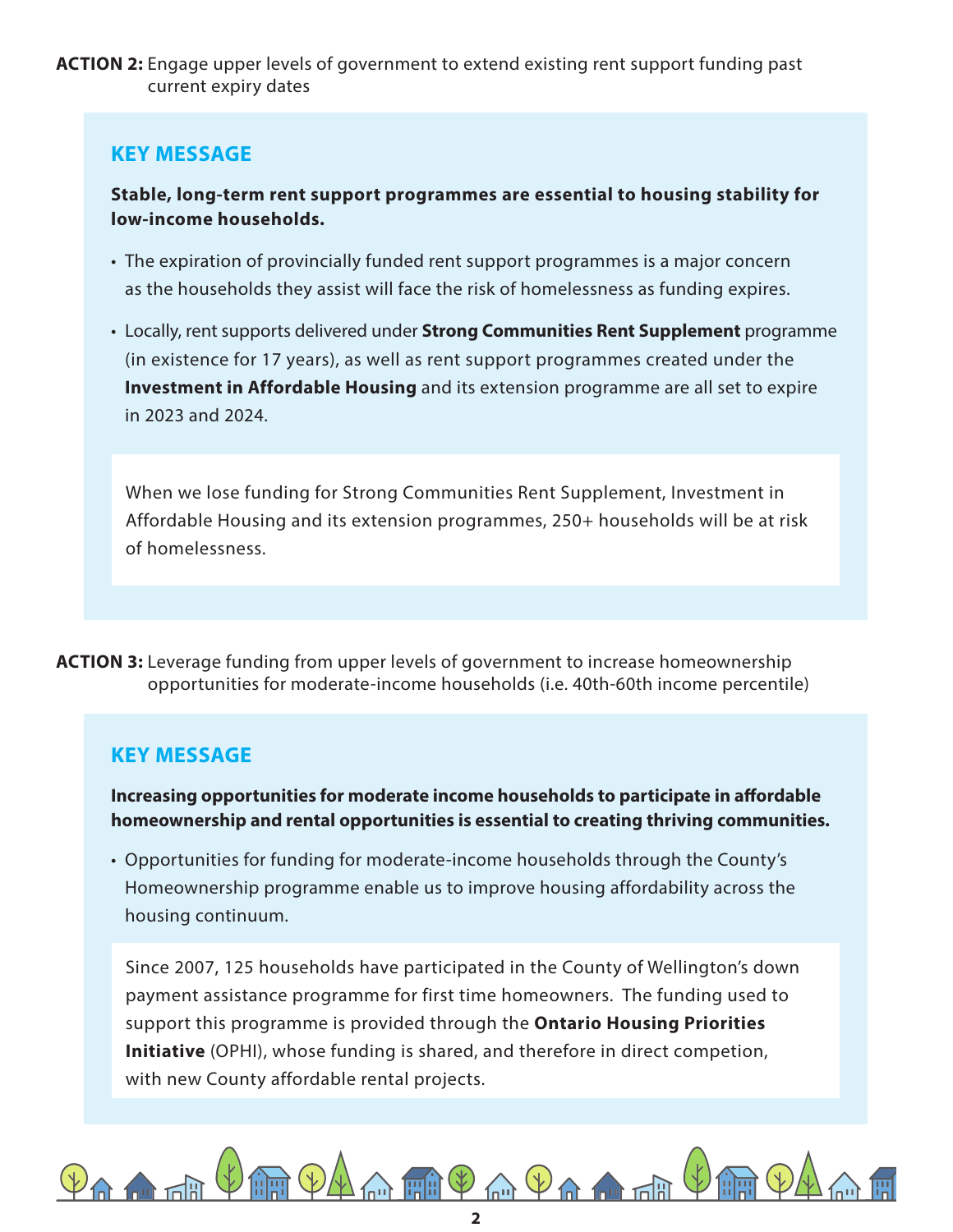## **Building Strong Partnerships between Health and Housing**

### **OBJECTIVE #3**

To offer a comprehensive range of supportive housing options for residents with complex needs due to aging, disabilities, mental health issues and addictions

**ACTION 4:** Continue to support Ontario Municipal Social Services Association (OMSSA), Association of Municipalities Ontario (AMO) and others in their advocacy efforts to upper levels of government regarding the need for a range of supportive housing options, including permanent units that offer 24/7 on-site supports (advocate for partnerships with health in upper levels of government)

### **KEY MESSAGE**

### **Long-term dedicated joint health and housing dollars are needed to sustainably deliver housing with appropriate/or equitable and accessible supports**

- To adequately deliver housing with supports, whether through supported housing or supportive housing models, requires leadership from both local health and housing partners.
- Existing relationships with the Ontario Health Team and community partners enables the County of Wellington to deliver scattered site supportive housing in Guelph-Wellington.
- Additional funding is needed to develop purpose built supportive housing to provide the support needed to stably house our most vulnerable.
- We continue to engage with stakeholders in our community to promote the development of permanent supportive housing. We know that not one agency or one level of government alone can resolve such a complex issue, but together we can find permanent housing solutions for people experiencing homelessness in our community.

In 2017, the County of Wellington made an unsuccessful **Home for Good** application for supportive housing in Guelph, and in 2021 were again unsuccessful in securing dedicated funding through the Ministry of Health's **Back To Home** programme. Without more funding opportunities like these, we are limited in our ability to respond to our community's supportive housing needs.

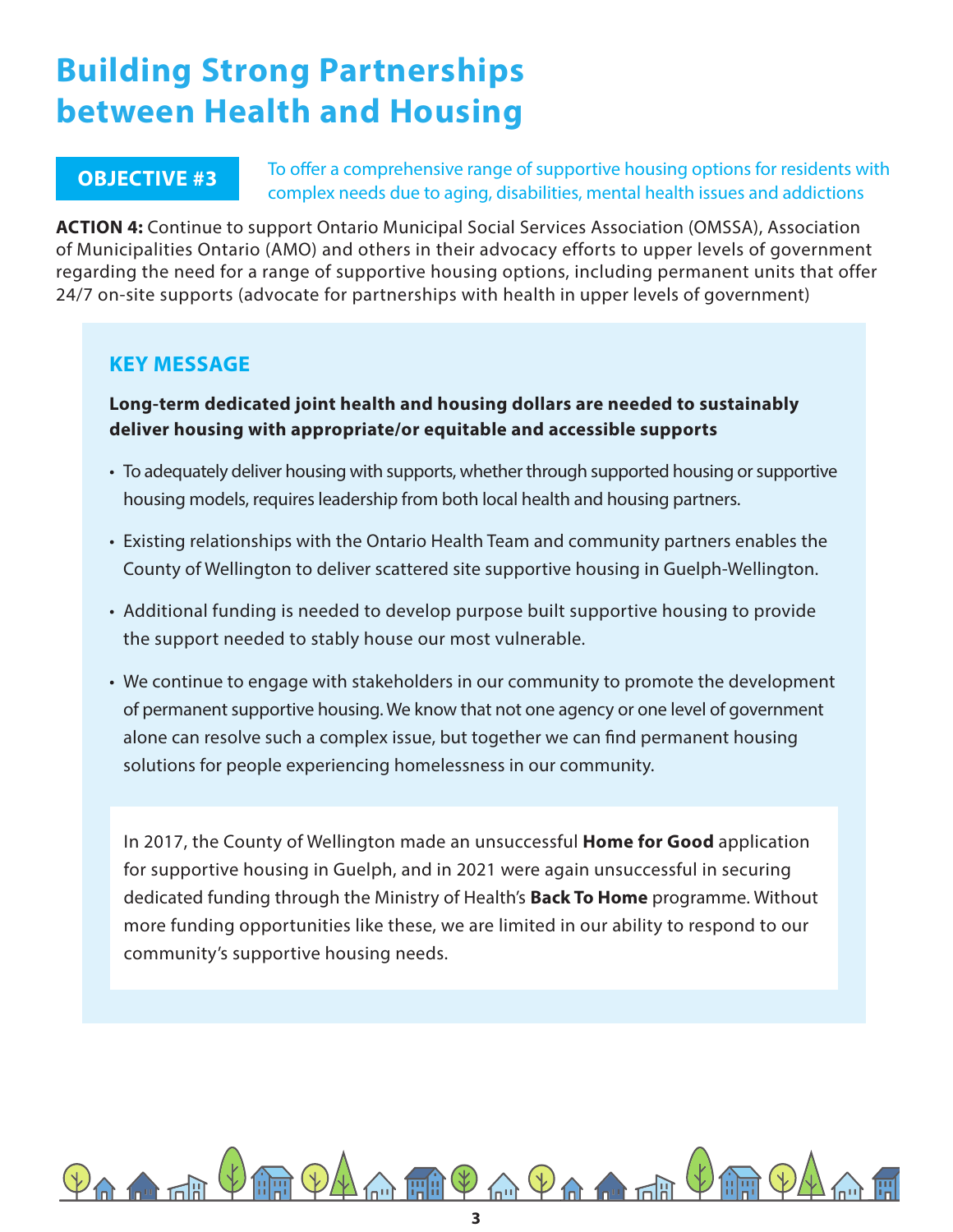# **Ending Chronic Homelessness**

### **OBJECTIVE #5** To End Chronic Homelessness

**ACTION 5:** Continue to advocate for increased funding through the renewed Homelessness Partnering Strategy, Reaching Home: Canada's Homelessness Strategy to strengthen our local response to chronic homelessness.

### **KEY MESSAGE**

**Additional and increased funding is required to support continued transformation of the homeless serving system (Housing First approach) and to meet operational commitments needed to sustain capital investments in transitional and permanent supportive housing.**

- County of Wellington is the community lead on the Built for Zero-Canada Campaign, a national change effort with a goal of ending homelessness. This partnership is a meaningful nationally structured, supportive and data-driven effort that improves our local homeless system.
- The provincial **Community Homelessness Prevention Initiative (CHPI)** funds make up a majority of our community's funding to support those at risk of or experiencing homelessness. Ongoing funding increases are needed to support a shift towards Housing First efforts and ending homelessness.
- During the Pandemic, the provincial **Social Services Relief Fund (SSRF)** in its various phases provided our community financial supports needed to begin to change the focus of our homeless serving system. The SSRF investment has allowed our community to work toward homeless serving system transformation and invest heavily in capital commitments in transitional and supportive housing opportunities. Additional funding is needed to meet operational commitments and support the sustainability of these programmes into the future.
- Traditionally the County was underfunded for a community of its size, through the federal Homelessness Partnering Strategy (HPS) programme. Under the new **Reaching Home**  programme (HPS legacy programme) our allocation has increased, and although we are receiving additional funding more funding is needed to drive homeless serving system change.

Alongside housing stability and emergency shelter services, homelessness funds have been directed towards diversion work and Acute Intervention Program for tenants in social housing. We have strong community leadership and have received national recognition for our work in the homelessness sector, but more funding is needed to meet our goal of ending chronic homelessness by 2023.

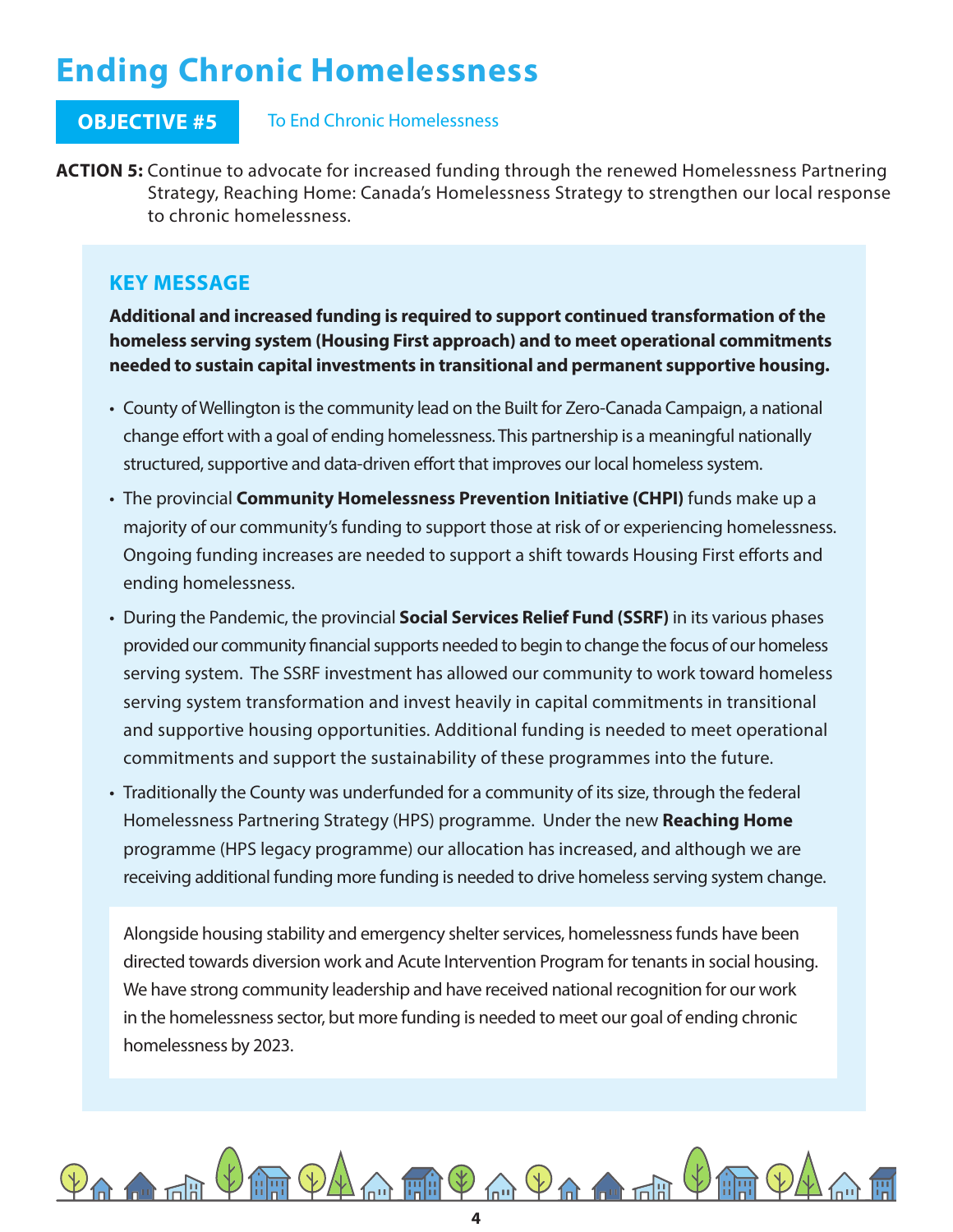## **Creating New Housing Stock**

To increase the supply and mix of affordable housing options for low- to moderate income households **OBJECTIVE #4**

**ACTION 6:** Continue to support OMSSA, AMO and other advocacy efforts to upper levels for more funding to support the development of new permanent affordable rental housing units

### **KEY MESSAGE**

**Increased and sustained funding from upper levels of government that is dedicated to the development of new affordable housing units is necessary to improve the local supply of affordable housing options.**

- Without long-term and predictable capital funding, we are limited in our ability to meet housing needs. We need increased funding to create more social, supportive and affordable homes in our community.
- The federal government, through the Canadian Mortgage and Housing Corporation (CMHC), has begun sizable investments into the creation of new housing stock across Canada, however, much of this funding is based on low cost loans which are difficult to navigate for smaller non-profits and co-ops. Creating easier and more timely access to CMHC funding streams, along with larger grant programme for the non-profit sector, would increase participation and affordable housing starts.
- When Provincially or Federally owned land becomes available, municipalities should be given first right to obtain the property. Since the property was purchased and developed by taxpayers, it is felt that the land should be donated to local municipalities and not sold.

Funding allocated through **Ontario Priorities Housing Initiatives**, a capital-funding programme launched through the province's Community Housing Renewal Strategy, has been earmarked to be tendered for the development of affordable housing in Guelph-Wellington. However, with limited funding available over the last ten years, large scale affordable housing expansion has been difficult to achieve.

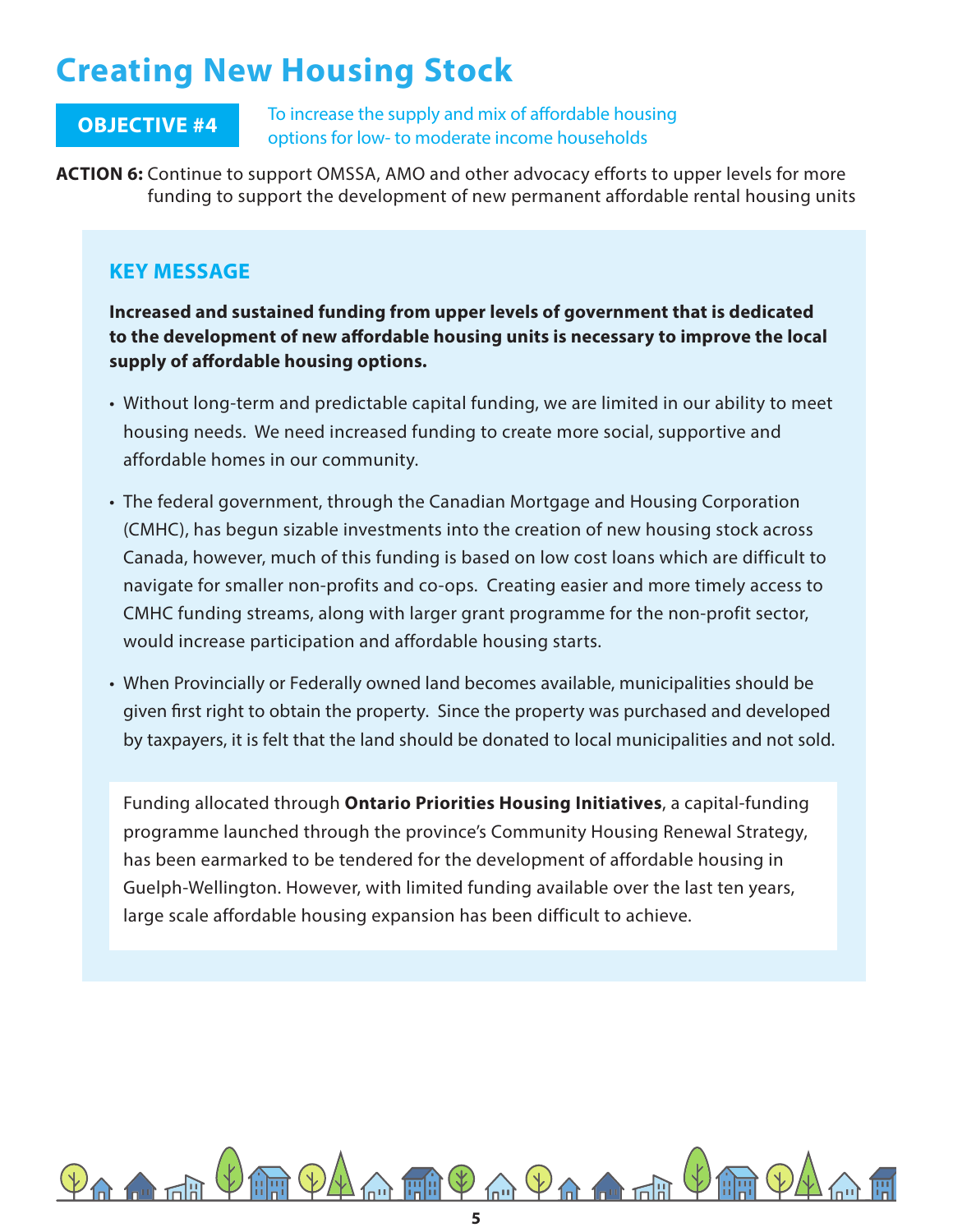### **KEY MESSAGE**

### **Promote a Mix of Housing and Missing Middle Housing**

• In the Association of Municipalities Ontario paper "fixing the Housing Affordability Crisis" it states that AMO believes in fostering complete communities with a diverse range and mix of housing options, densities and tenures. There is a lack of what is known as 'missing middle' housing which refers to a missing range of middle density housing options. This is housing that can adapt to different lifestyles such as intergenerational living, new families and seniors aging in place. This could include row houses, semi-detached homes, townhouses, etc, which are targeted to providing housing affordability to middle income earners.

In November 2019, the County of Wellington released its first Attainable Housing Strategy. The purpose of this strategy is to increase the supply of housing considered to be attainable, with particular focus on providing housing for employees in small rural communities and thereby supporting local employers and economies.



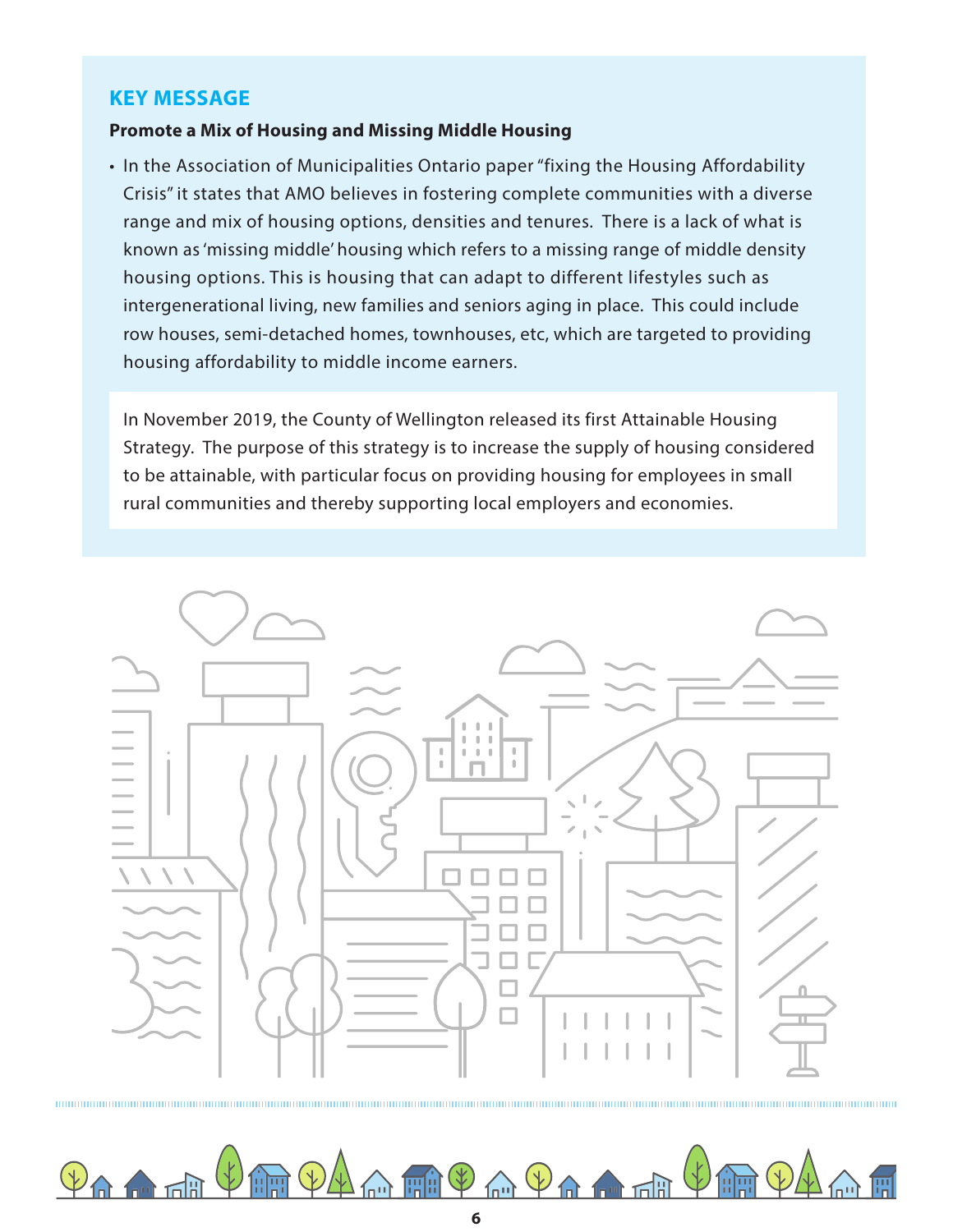# **Preserving Existing Housing Stock**

### **OBJECTIVE #7** To support the sustainability of the existing social and affordable housing stock

**ACTION 7:** Develop a funding strategy between local provincial reformed housing providers and the County of Wellington to ensure that the providers thrive in our community by maintaining existing and developing new high quality and stable long term social and affordable housing

### **KEY MESSAGE**

**Stable, long-term social and affordable housing is essential to housing stability for low-income households.**

- Future regulatory changes brought on through the Protecting Tenants and Strengthening Community Housing Act (2020) will have a major impact on provincially reformed housing providers who have reached the end of their mortgages.
- Changes to the provincially-mandated funding formula under the Housing Services Act (2011) represent a major concern as the funding commitments required to ensure the financial viability of these organizations are still in development at the provincial level and may not be released before housing providers reach their end of mortgages.
- Locally, all of the provincially reformed housing provider partners will reach the end of their mortgage between in 2023 and 2031, representing over 1300 social housing units at risk.

The County has successfully negotiated long-term funding agreements with four housing providers representing over 100 units that have reached the end of their federal operating agreement, and will actively work with provincially reformed housing providers to ensure they have the means to provide long-term, quality housing to their residents for years to come.

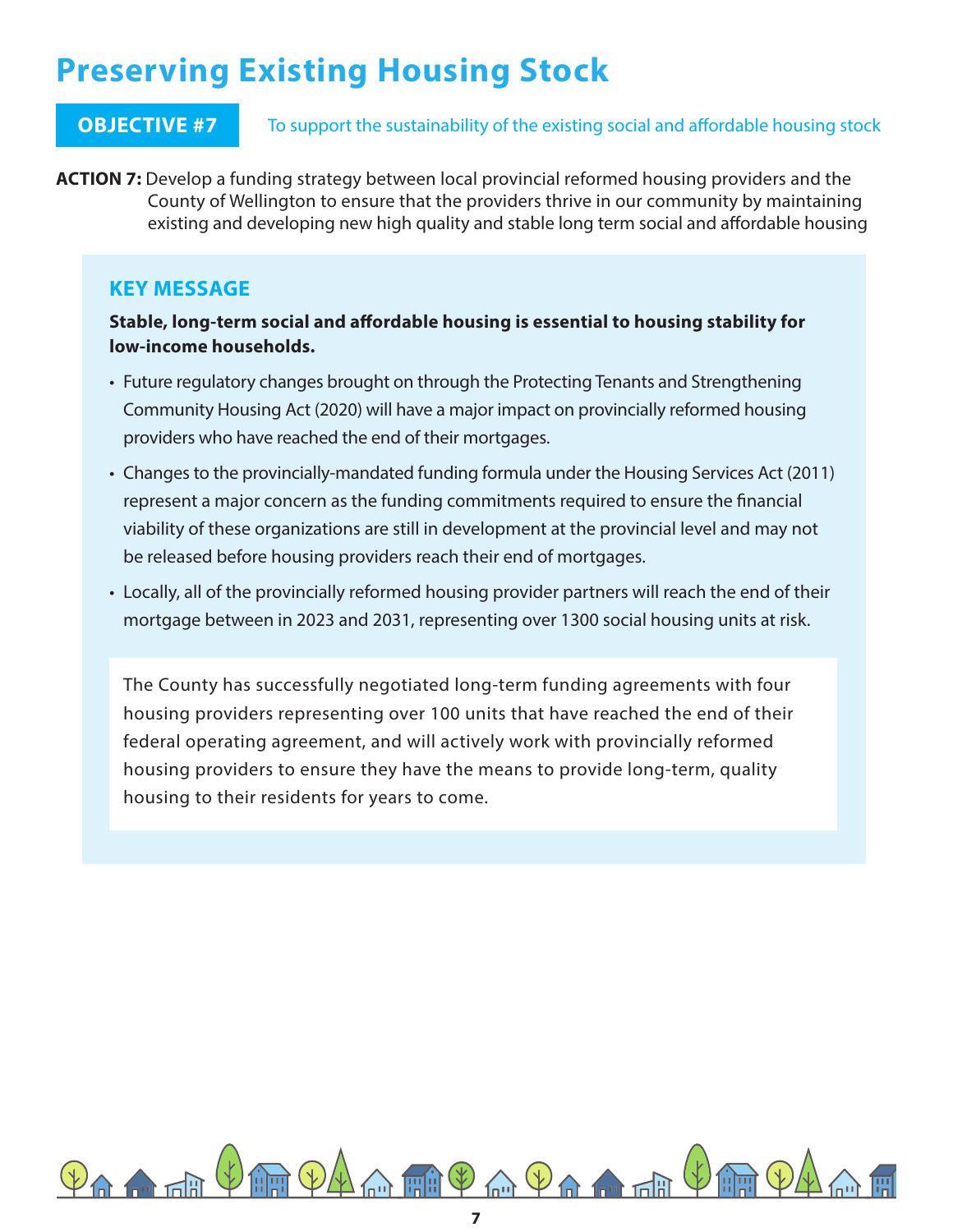**ACTION 7:** Continue to leverage funding from upper levels of government to address safety and structural repairs, climate change, environmental sustainability, and accessibility needs.

### **KEY MESSAGE**

### **Additional capital investments are needed to help Municipalities and housing providers to regenerate their housing stock so it will exist for future generations.**

- Maintaining and repairing our local supply of social and affordable housing buildings, now approaching 25-50 years old, is key to social housing sustainability.
- Funding from the **Canada-Ontario Community Housing Initiative** (COCHI) programme has been earmarked towards repairing existing social housing stock.
- With much of the existing social housing stock in our area and across Ontario aging, the need for capital investment programmes like the **Canada-Ontario Community Housing Initiative** is critical.

The County has been allocated \$631,676 in Canada-Ontario Community Housing Initiative funding for 2022-23. This funding is slated to grow over time, but our community received \$4,729,360 in funding applications for this funding stream in 2021. More funding like COCHI is needed in our community as housing stock ages, energy costs escalate and demand increases.

## **KEY MESSAGE**

**Additional investments are needed to help non-profit and co-op housing providers play an active role in helping our community reach our community's Green House Gas emissions goals.**

• With no federal or provincial investments to capital programmes dedicated to the reduction of GHG emissions in our existing social and affordable housing stock, our housing stock in falling behind the rest of our community.

Dedicated funding to help housing providers participate in the reduction of GHG emissions would help reduce operating costs, create healthier environments, and allow them to focus their limited capital reserves on asset management priorities.